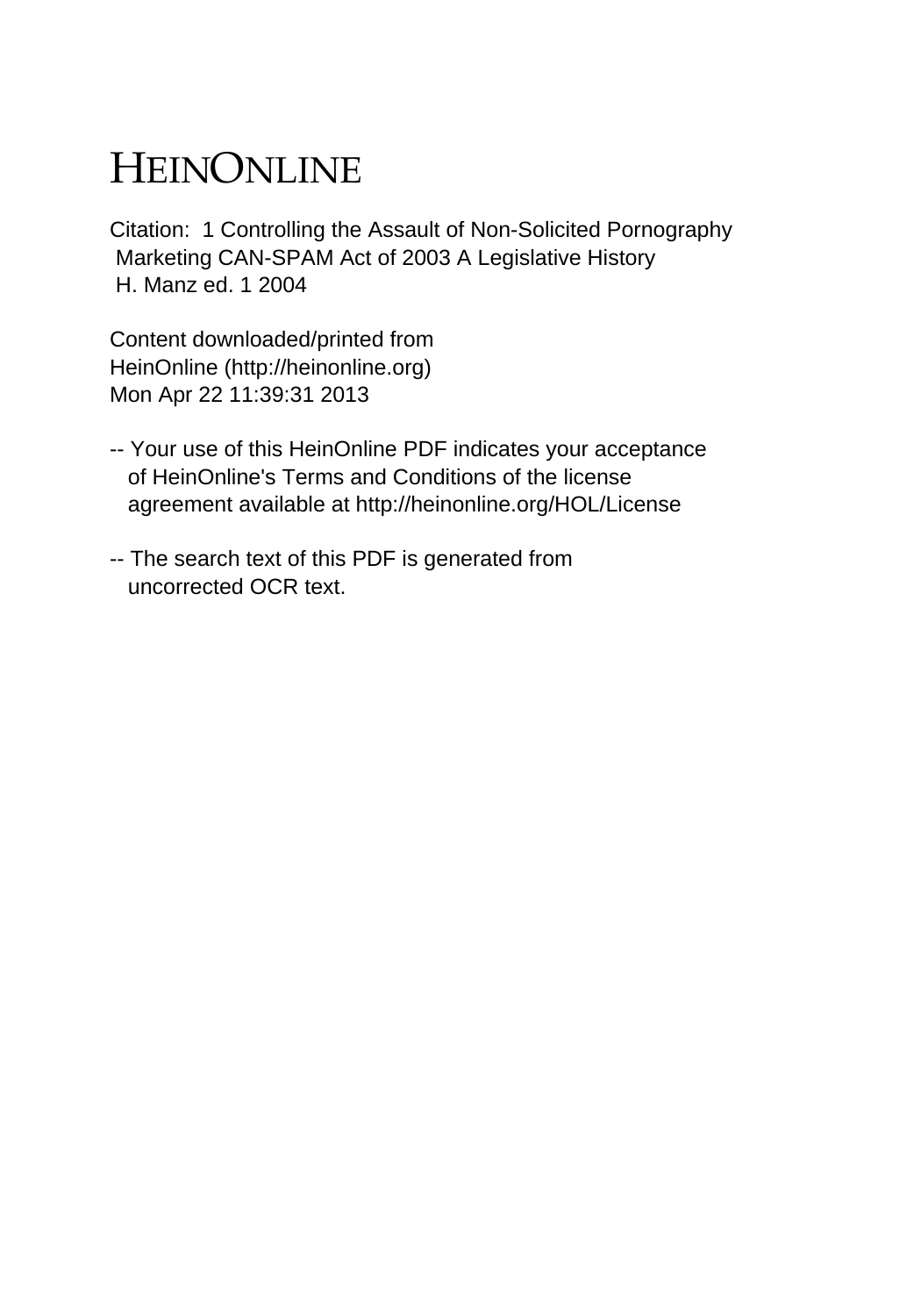# 106TH CONGRESS<br>1st Session **ST SESSION H.R. 3024**

To amend the Communications Act of 1934 to restrict the transmission of unsolicited electronic mail messages.

### IN THE HOUSE OF REPRESENTATIVES

OCTOBER 5, 1999 Mr. SMIri of New Jersey introduced the following bill; which was referred to the Committee on Commerce

# **A BILL**

To amend the Communications Act of 1934 to restrict the transmission of unsolicited electronic mail messages.

- *1 Be it enacted by the Senate and House of Representa-*
- 2 *tives of the United States of America in Congress assembled,*
- **3 SECTION 1. SHORT TITLE.**
- 4 This Act may be cited as the "Netizens Protection
- 5 Act of 1999".
- 6 **SEC.** 2. PROHIBITION OF INITIATION OF TRANSMISSION OF
- 7 **UNSOLICITED ELECTRONIC MAIL.**
- 8 (a) IN GENERAL.—No person may initiate, or cause
- 9 to be initiated, the transmission of an unsolicited elec-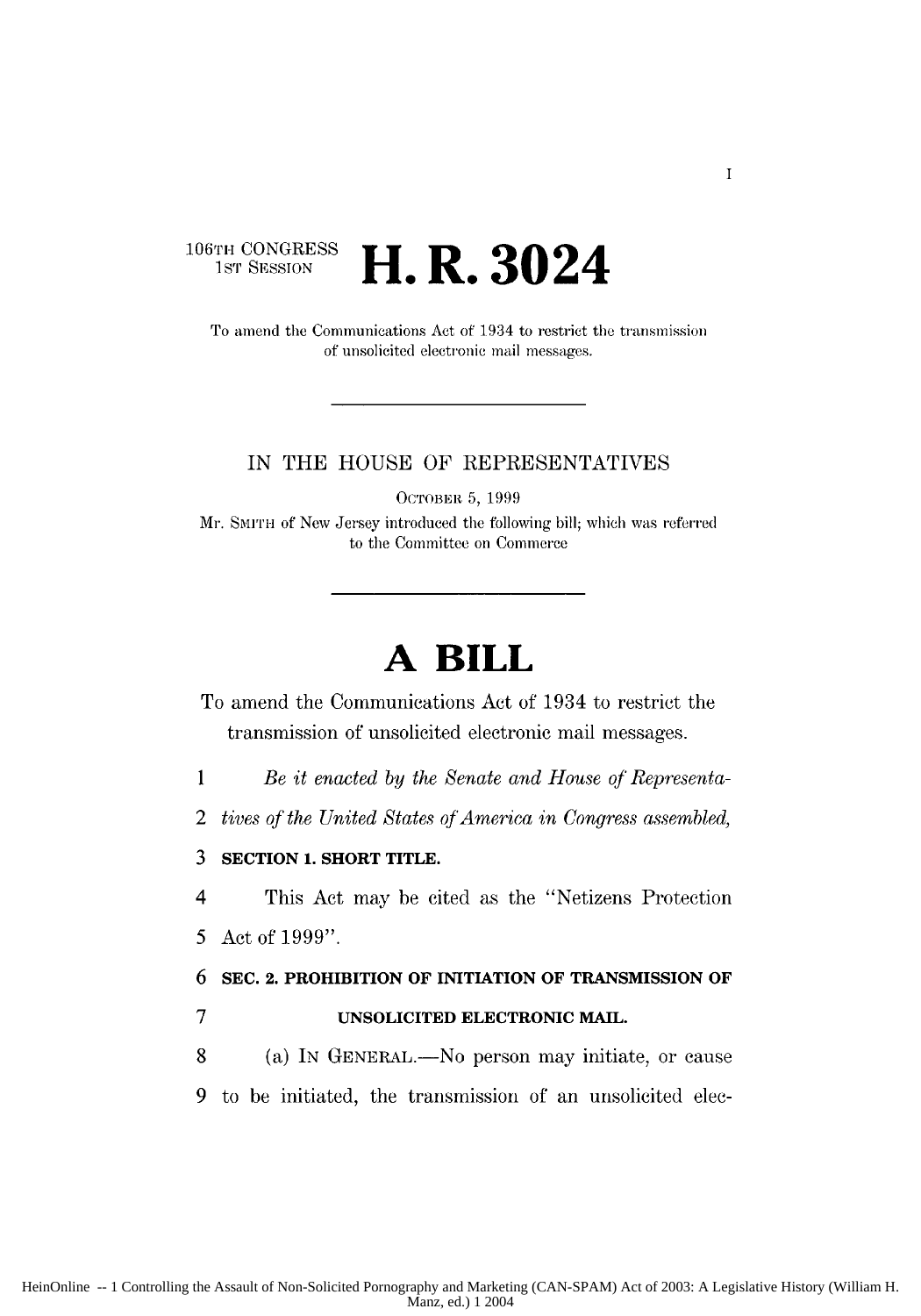1 tronic mail message in or affecting interstate or foreign 2 commerce if the message—

3 (1) does not contain the name, physical ad-4 dress, and electronic mail address of the person who 5 initiates the transmission of the message;

6 (2) does not provide an electronic method by 7 which the recipient of the message can contact the 8 person who initiated the transmission of the message 9 to request that no further such messages be sent, 10 which method may include electronic mail or Inter-11 net access; or

 $12$  (3)(A) is part of a bulk transmission of such 13 messages; and

14 (B) includes information that is located in the 15 subject line of the message and is false or misleading 16 with respect to the body of the message.

**17** (b) TREATMENT OF **STATE** LAws.-Subsection (a) 18 may not be construed to preempt any State law relating 19 to unsolicited commercial electronic mail.

20 (c) PRIVATE RIGHT OF ACTION.

21 (1) CAUSE OF ACTION.—Any person adversely 22 affected by a violation of subsection (a) may, within 23 **1** year after discovery of the violation, bring a civil 24 action against a person who violates such subsection 25 in a district court of the United States or in any

#### **.HR 3024 IH**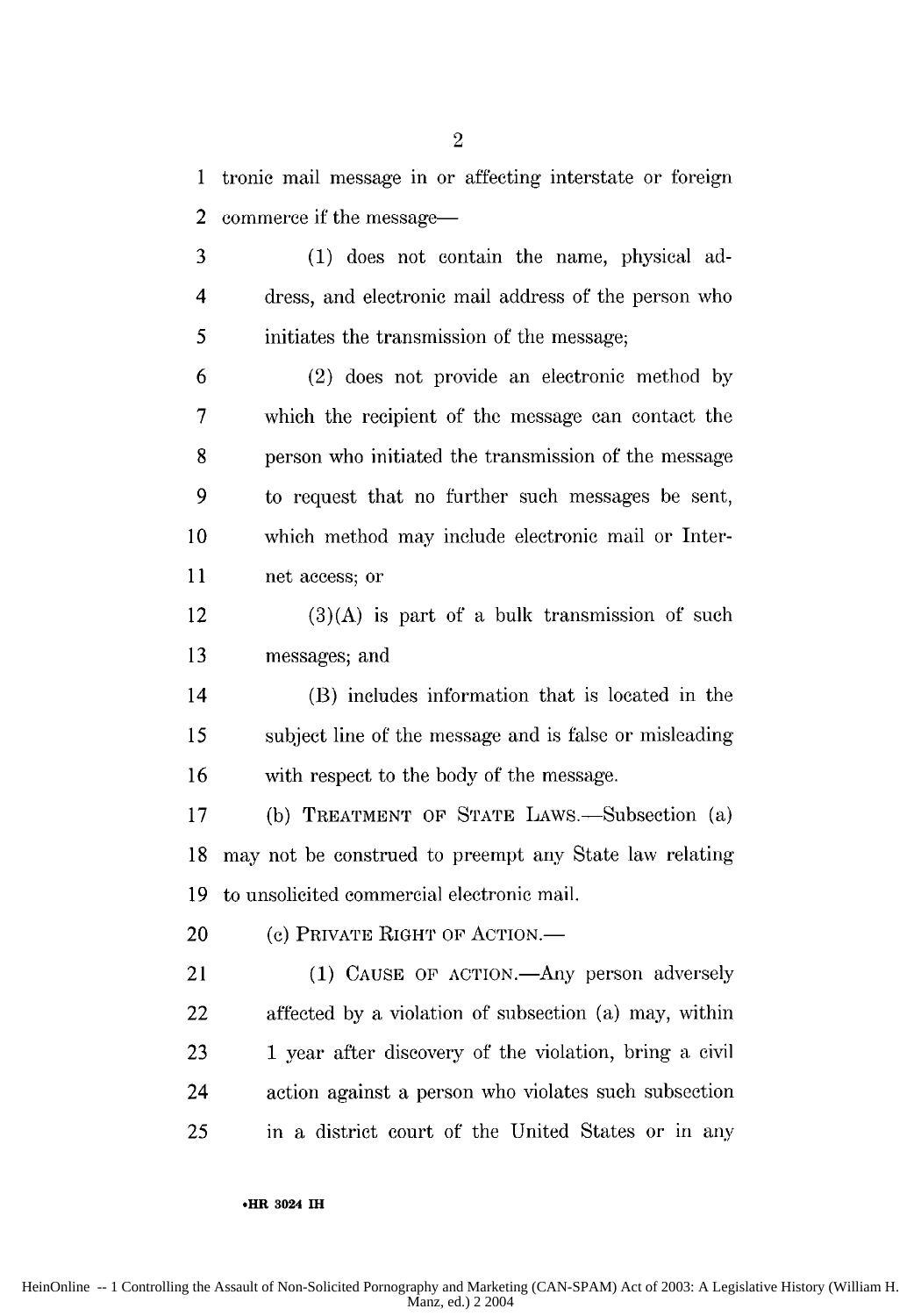| 1              | other court of competent jurisdiction, for the district |
|----------------|---------------------------------------------------------|
| $\overline{c}$ | or jurisdiction in which the unsolicited electronic     |
| 3              | mail message was received or in which the defendant     |
| $\overline{4}$ | is located.                                             |
| 5              | $(2)$ RELIEF.—In a civil action under this sub-         |
| 6              | section, the court may—                                 |
| $\overline{7}$ | (A) grant temporary and final injunctions               |
| 8              | on such terms as it may deem reasonable to              |
| 9              | prevent or restrain violations of subsection (a);       |
| 10             | (B) award damages as described in para-                 |
| 11             | $graph(3)$ ; and                                        |
| 12             | (C) direct the recovery of full costs, includ-          |
| 13             | ing awarding reasonable attorneys' fees to an           |
| 14             | aggrieved party who prevails.                           |
| 15             | $(3)$ DAMAGES. $-$                                      |
| 16             | (A) AMOUNT.—The amount of damages in                    |
| 17             | an action under this subsection for a violation         |
| 18             | of subsection (a) may not exceed \$500 for each         |
| 19             | unsolicited electronic mail message the trans-          |
| 20             | mission of which was initiated in violation of          |
| 21             | such subsection. The court shall treble the             |
| 22             | amount recovered under the preceding sentence           |
| 23             | for any transmission of an unsolicited electronic       |
| 24             | mail message to the aggrieved party in violation        |
| 25             | of subsection (a) that the court finds was initi-       |

**.HR 3024 IH**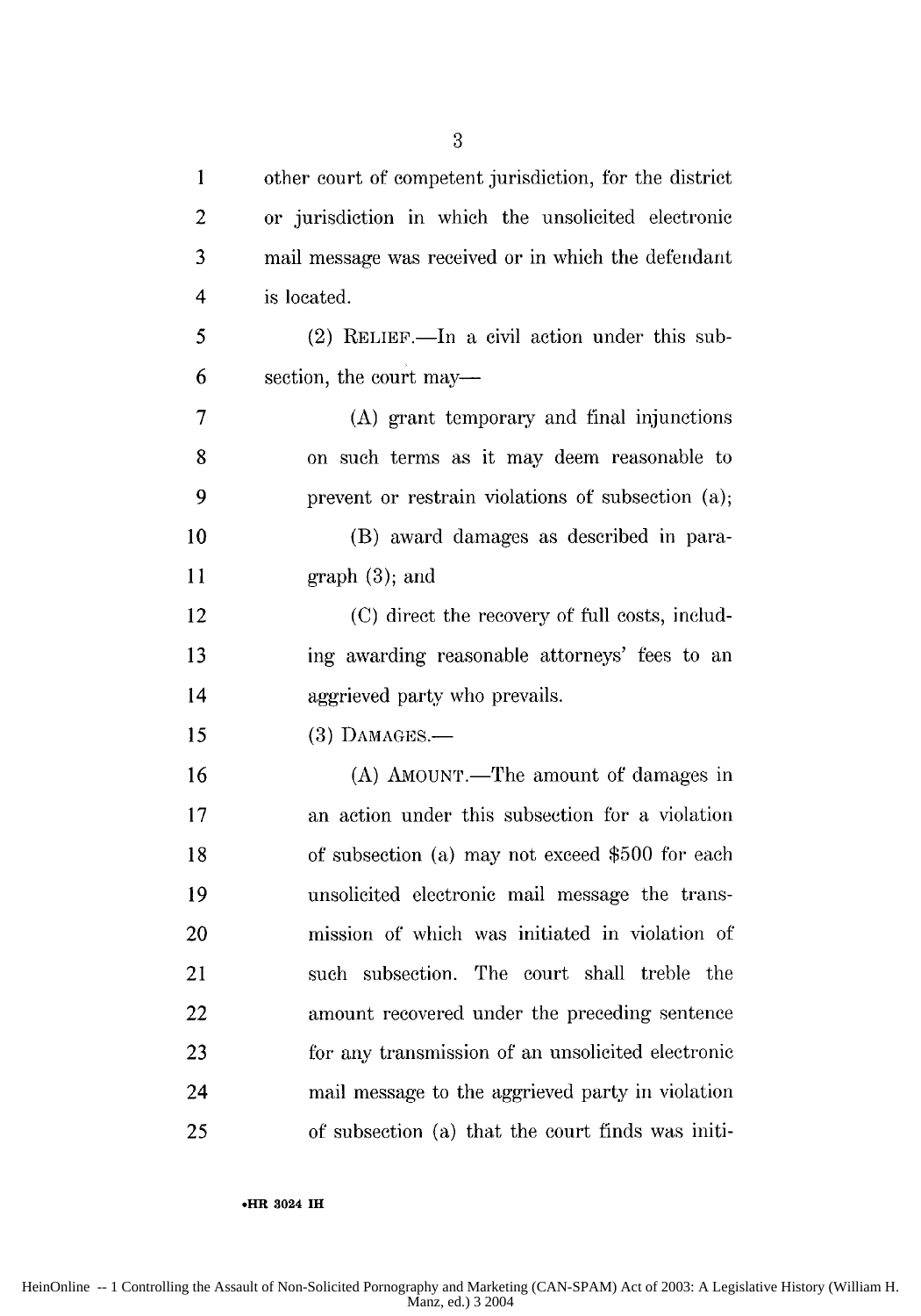1 ated after the aggrieved party contacted the 2 initiator of the transmission to request that the 3 initiator not initiate further transmissions of 4 such mail to such person.

5 (B) RELATIONSHIP TO OTHER DAM-6 AGES.-Damages awarded under this para-7 graph for a violation under subsection (a) are 8 in addition to any other damages awardable for 9 the violation under any other provision of law. **10 SEC. 3. RESTRICTIONS AGAINST USE OF INTERACTIVE 11 COMPUTER SERVICES TO INITIATE UNSOLIC-**12 **ITED ELECTRONIC MAIL.**

13 (a) STATEMENT OF POLICY.—Each interactive com-14 puter service provider shall make available to each eus-15 tomer of the interactive computer servicer of the provider 16 the policy of the provider regarding unsolicited electronic 17 mail, including any option the provider may have for the 18 customer to elect to receive or not to receive unsolicited 19 electronic mail and any other options customers may exer-20 eise to restrict the receipt of unsolicited electronic mail. 21 Such policy shall be set forth in writing, in clear and un-22 derstandable language, in the agreement for the provision 23 of the interactive computer service by the customer.

24 (b) VIOLATION OF POLICY AGAINST BULK MAIL. 25 No customer of an interactive computer service provider

#### • **HR 3024 IH**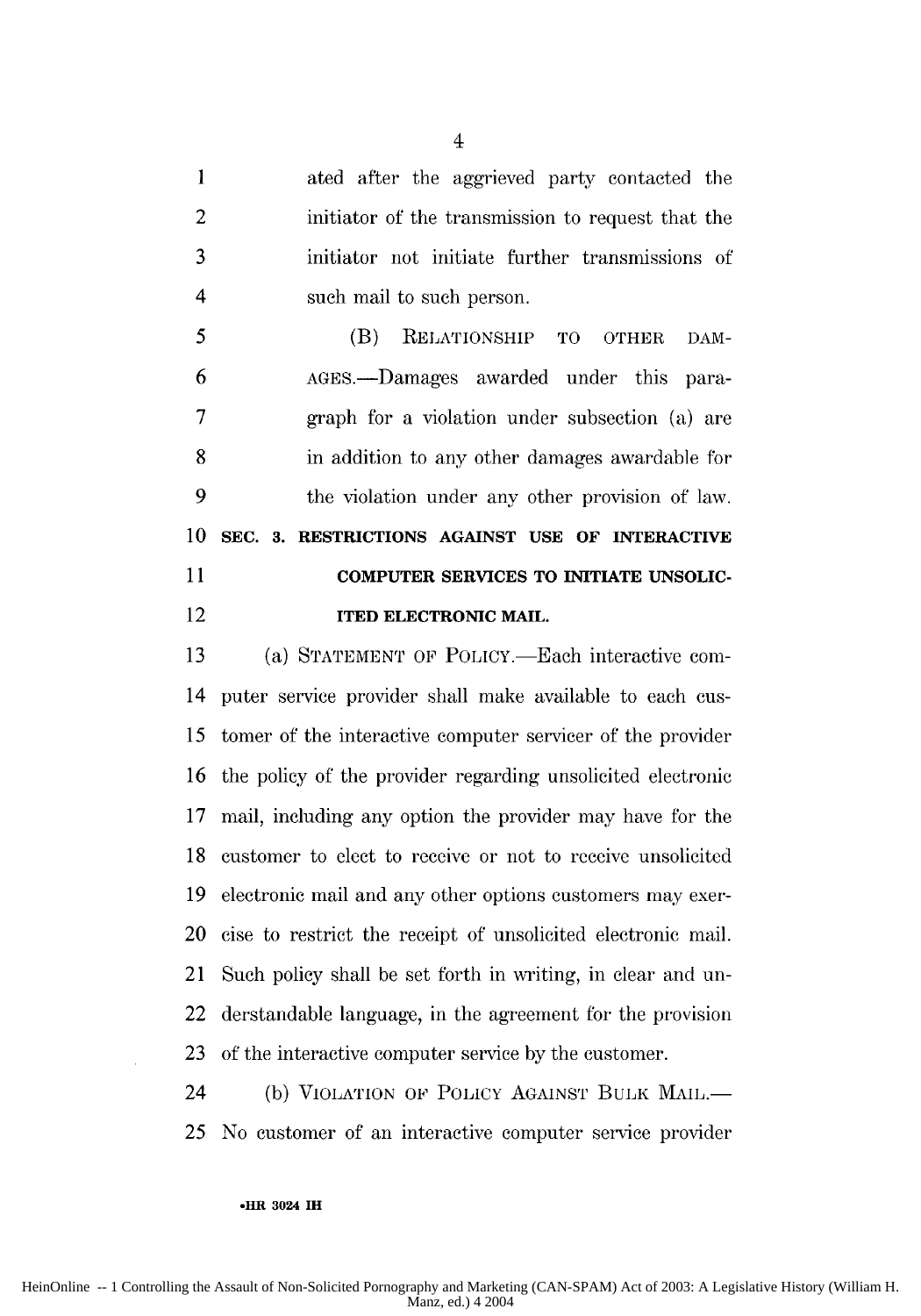1 may use the equipment or facilities of the provider to ini-2 tiate, or cause to be initiated, the bulk transmission of 3 an unsolicited electronic mail message if the policy re-4 ferred to in subsection (a) of the provider prohibits the 5 initiation of such bulk transmissions.

6 **(C)** CAUSE OF ACTION.-

7 (1) IN GENERAL.—In addition to any other 8 remedies available under any other provision of law, 9 any interactive computer service provider adversely **10** affected by a violation of subsection (b) may bring 11 a civil action in a district court of the United States 12 against a person who violates such subsection.

13 (2) RELIEF.

14 (A) IN GENERAL.—An action may be 15 brought under paragraph (1) to enjoin a viola-16 tion of subsection (b), to obtain damages as 17 specified in subparagraph (B), or to obtain such 18 further and other relief as the court considers 19 appropriate.

20 (B) DAMAGES.—The amount of damages 21 in an action under this subsection for a viola-22 tion of subsection (b) may not exceed \$500 for 23 each unsolicited electronic mail message the 24 transmission of which was initiated in violation 25 of such subsection.

**-HiR 3024 IH**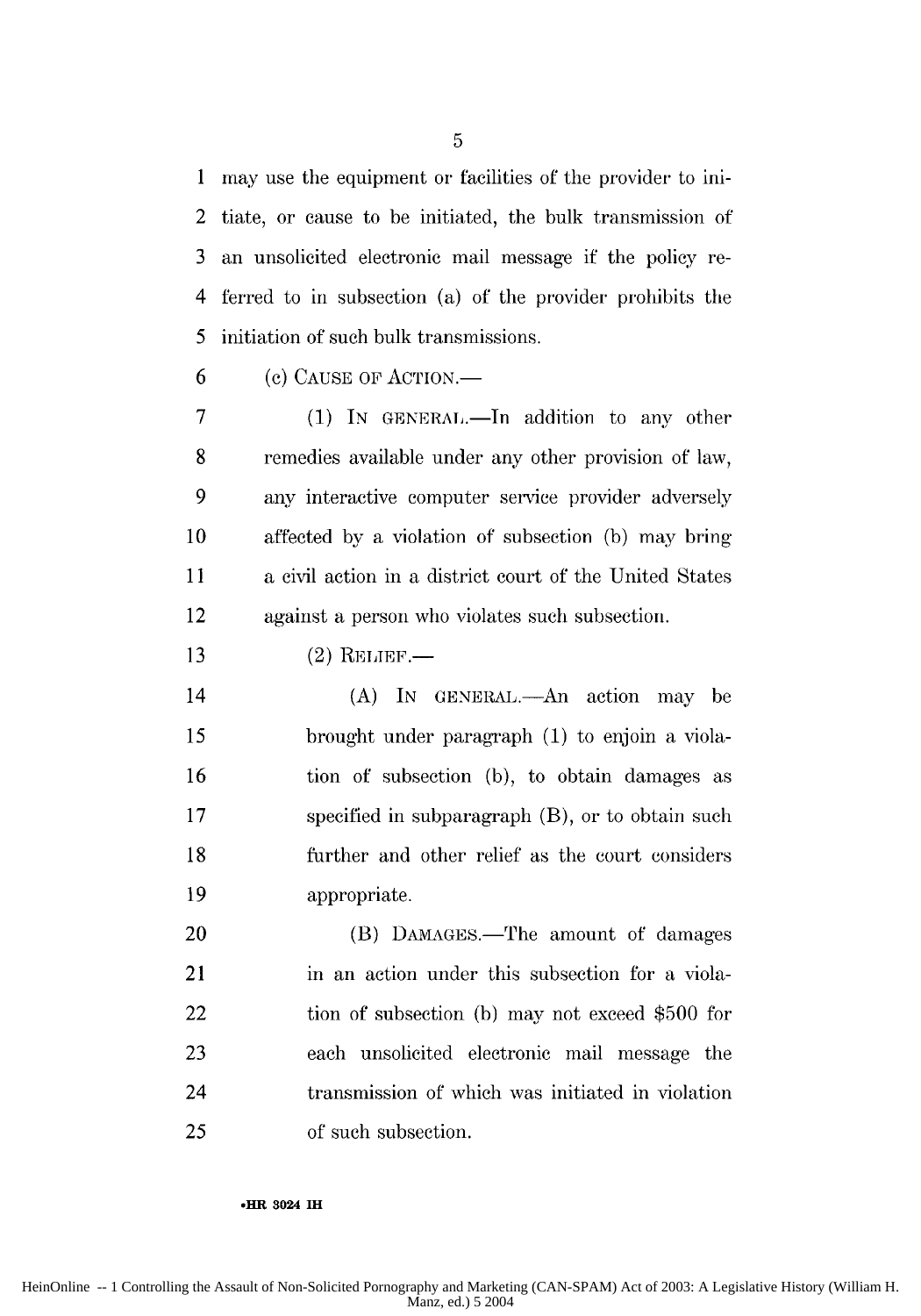| $\mathbf{1}$ | (C) RELATIONSHIP TO OTHER DAMAGES.—                           |
|--------------|---------------------------------------------------------------|
| 2            | Damages awarded under this paragraph for a                    |
| 3            | violation of subsection (b) are in addition to                |
| 4            | any other damages awardable for the violation                 |
| 5            | under any other provision of law.                             |
| 6            | (D) COST AND FEES.—The court may, in                          |
| 7            | issuing any final order in any action brought                 |
| 8            | under this subsection, award costs of suit, rea-              |
| 9            | sonable costs of obtaining service of process,                |
| 10           | reasonable attorney fees, and expert witness                  |
| 11           | fees for the prevailing party.                                |
| 12           | (3) VENUE; SERVICE OF PROCESS.—Any civil                      |
| 13           | action brought under this subsection in a district            |
| 14           | court of the United States may be brought in the              |
| 15           | district in which the defendant or in which the inter-        |
| 16           | active computer service provider is located, is an in-        |
| 17           | habitant, or transacts business or wherever venue is          |
| 18           | proper under section 1391 of title 28, United States          |
| 19           | Code. Process in such an action may be served in              |
| 20           | any district in which the defendant is an inhabitant          |
| 21           | or in which the defendant may be found.                       |
| 22           | SEC. 4. PROTECTION OF INTERACTIVE COMPUTER SERV-              |
| 23           | ICE PROVIDERS.                                                |
| 24           | (a) IN GENERAL.—An interactive computer service               |
| 25           | provider who, in good faith, takes action to restrict or pre- |

**.fHR 3024 IH**

**6**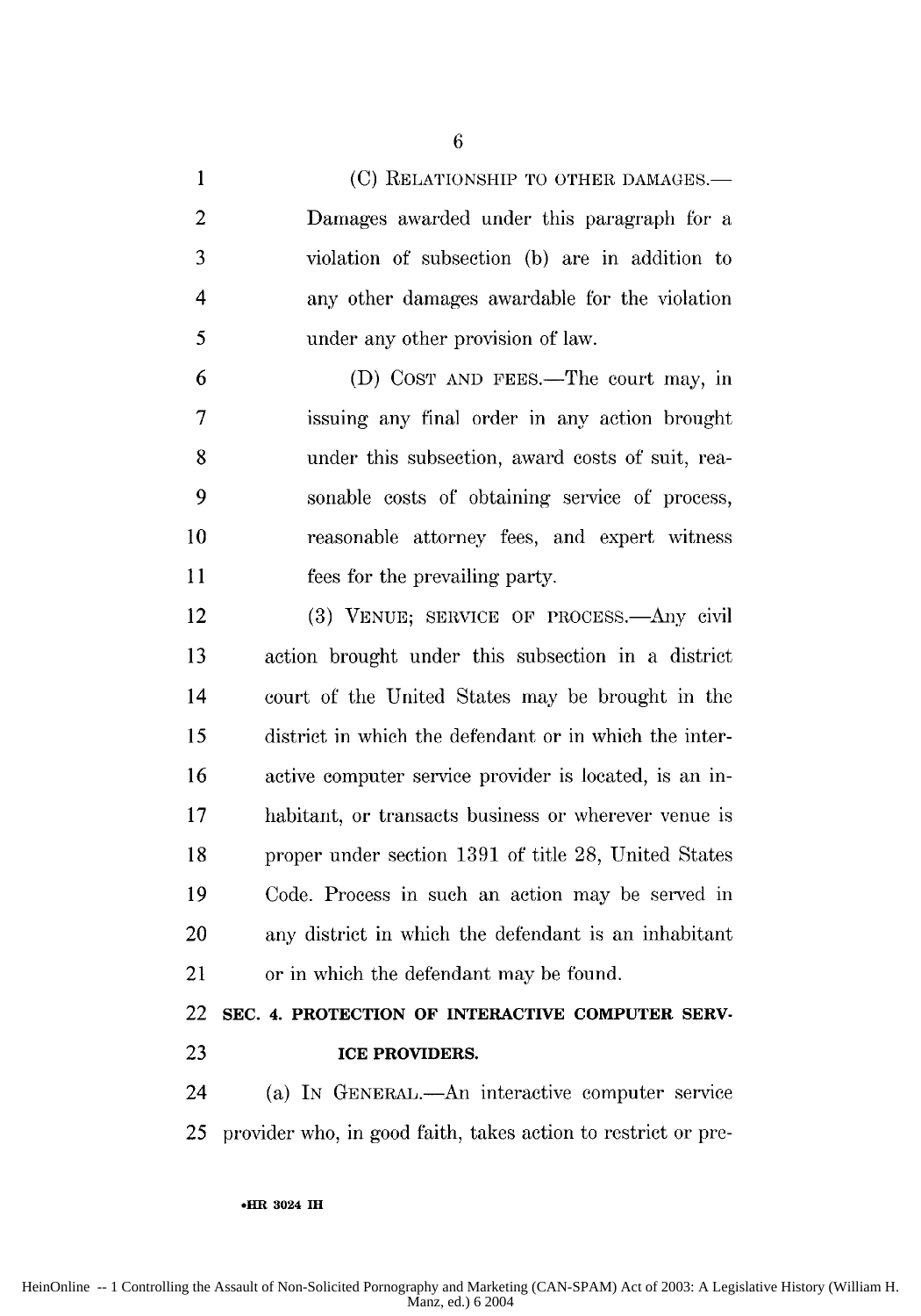1 vent the receipt of unsolicited electronic mail by its cus-2 tomers shall not be liable for any harm resulting from fail-3 ure to prevent such receipt.

4 (b) RULE OF CONSTRUCTION.—Subsection (a) may 5 not be construed to prevent or restrict the liability of any 6 interactive computer service provider for any failure to 7 provide any services other than restriction or prevention 8 for customers of receipt of unsolicited electronic mail.

### **9 SEC. 5. DEFINITIONS.**

10 For purposes of this Act, the following definitions 11 shall apply:

12 (1) BULK.—The term "bulk" means, with re-13 spect to the transmission of an electronic mail mes-14 sage, the transmission, within a 7-day period, of 15 such a message or messages that are identical or 16 substantially similar to 50 or more intended recipi-17 ents.

18 (2) INITIATE THE TRANSMISSION.—The term 19 "initiate the transmission" means, with respect to 20 an electronic mail, to originate the message, and 21 does not include the actions of any interactive com-22 puter service whose facilities or services are used 23 only to relay, handle, or otherwise retransmit the 24 message.

#### **.1HR1 3024 IH**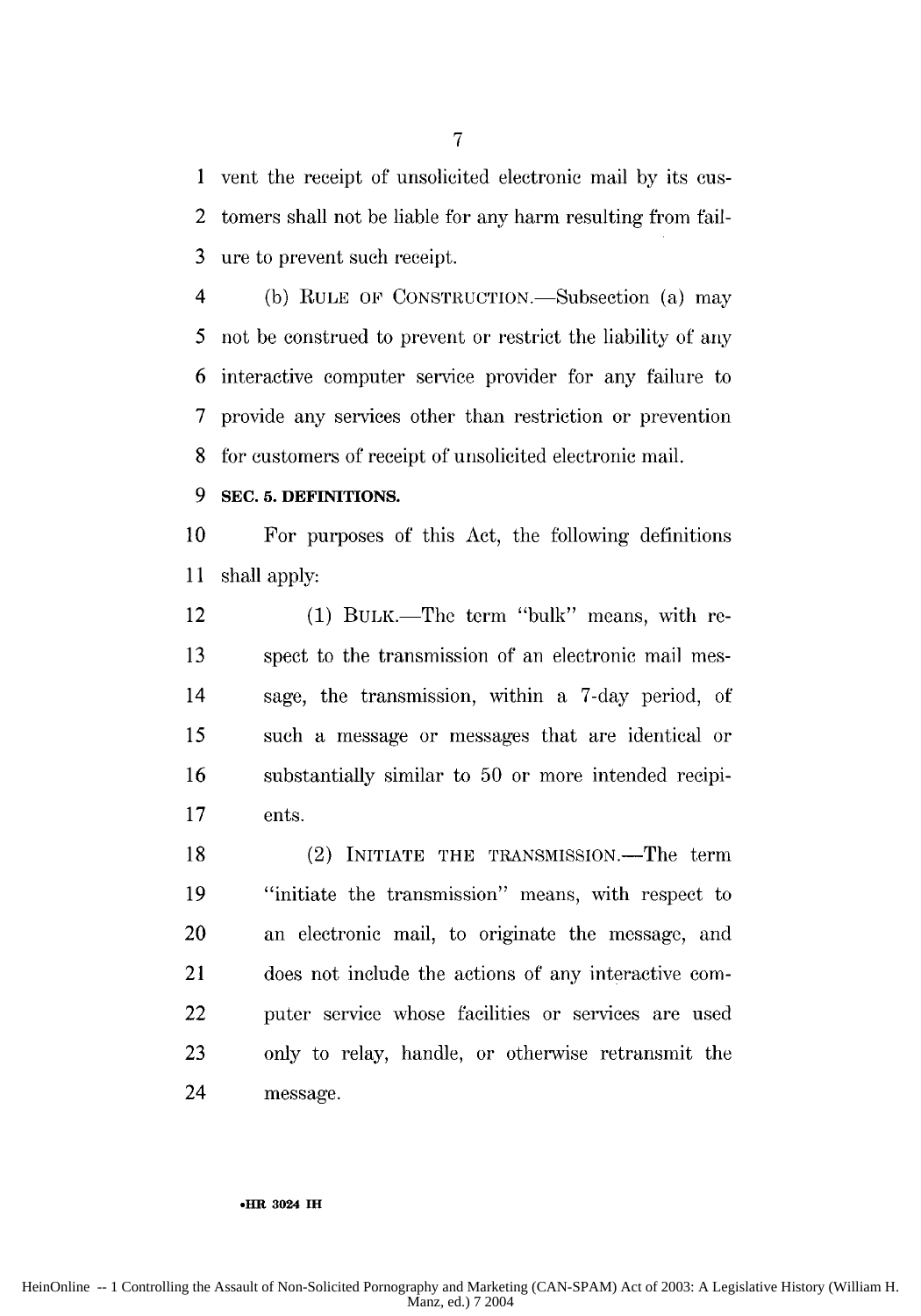1 (3) INTERACTIVE COMPUTER SERVICE.—The 2 term "interactive computer service" has the meaning 3 given such term in section 230(e) of the Comru-4 nications Act of 1934 (47 U.S.C. 230(e)).

5 (4) INTERACTIVE COMPUTER SERVICE PRO-6 VIDER.-The term "interactive computer service 7 provider" means the provider of an interactive com-8 puter service.

9 (5) RECIPIENT.—The term "recipient" means, **10** with respect to an electronic mail message, an indi-11 vidual electronic mail address to which the message 12 is directed, without regard to whether such address 13 corresponds to a person, computer, list server, or 14 other automated electronic device.

15 (6) UNSOLICITED ELECTRONIC MAIL.—The 16 term "unsolicited electronic mail" means electronic 17 mail unless such mail is transmitted (A) to any per-18 son with that person's prior express invitation or 19 permission, or (B) to any person with whom the 20 sender has an established business or personal rela-21 tionship.

## 22 **SEC. 6. EFFECTIVE DATE.**

23 This Act shall take effect upon the expiration of the 24 60-day period beginning on the date of the enactment of

#### **.In 3024 IH**

**8**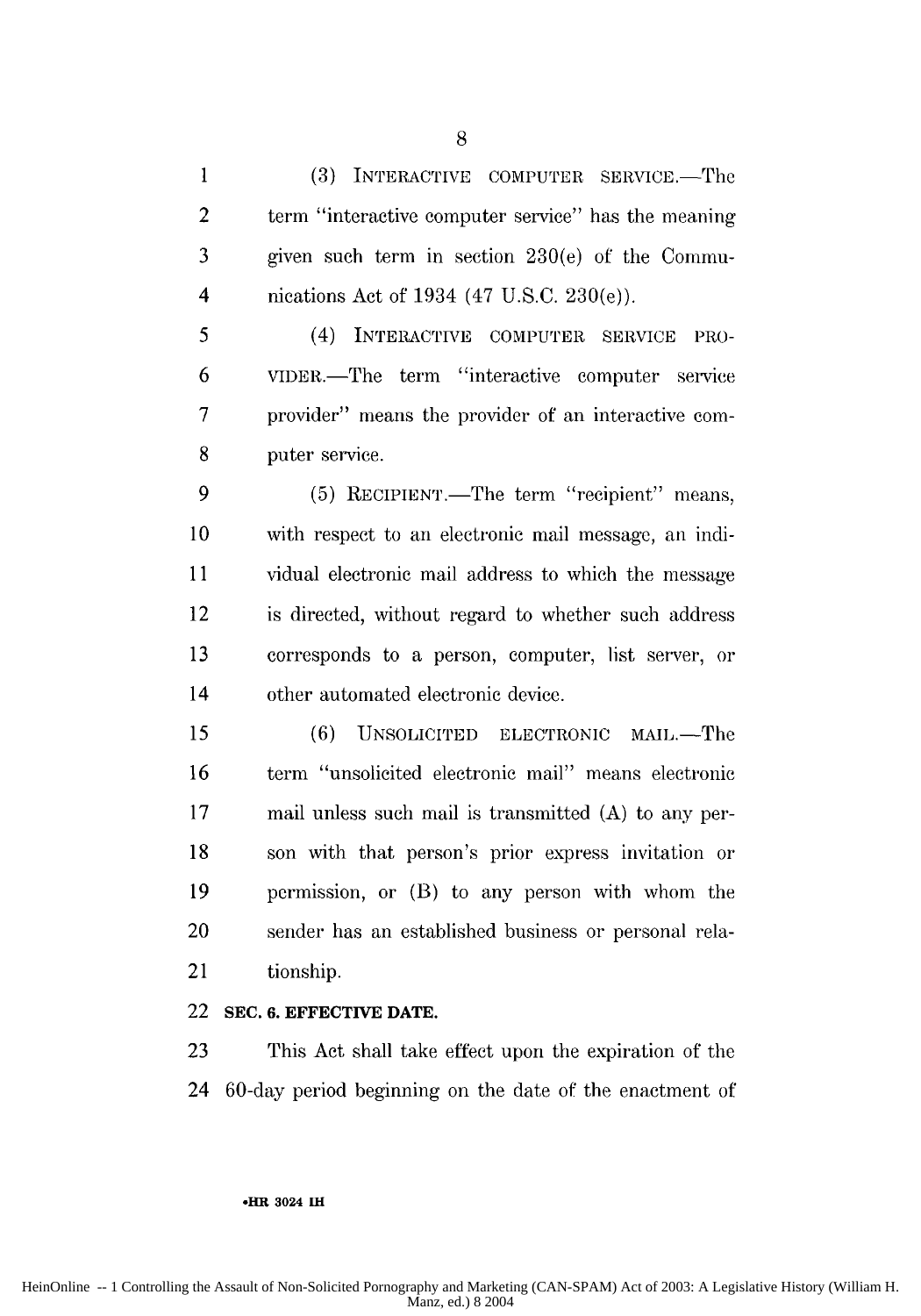- 1 this Act and shall apply to transmissions of electronic mail
- 2 initiated after the expiration of such period.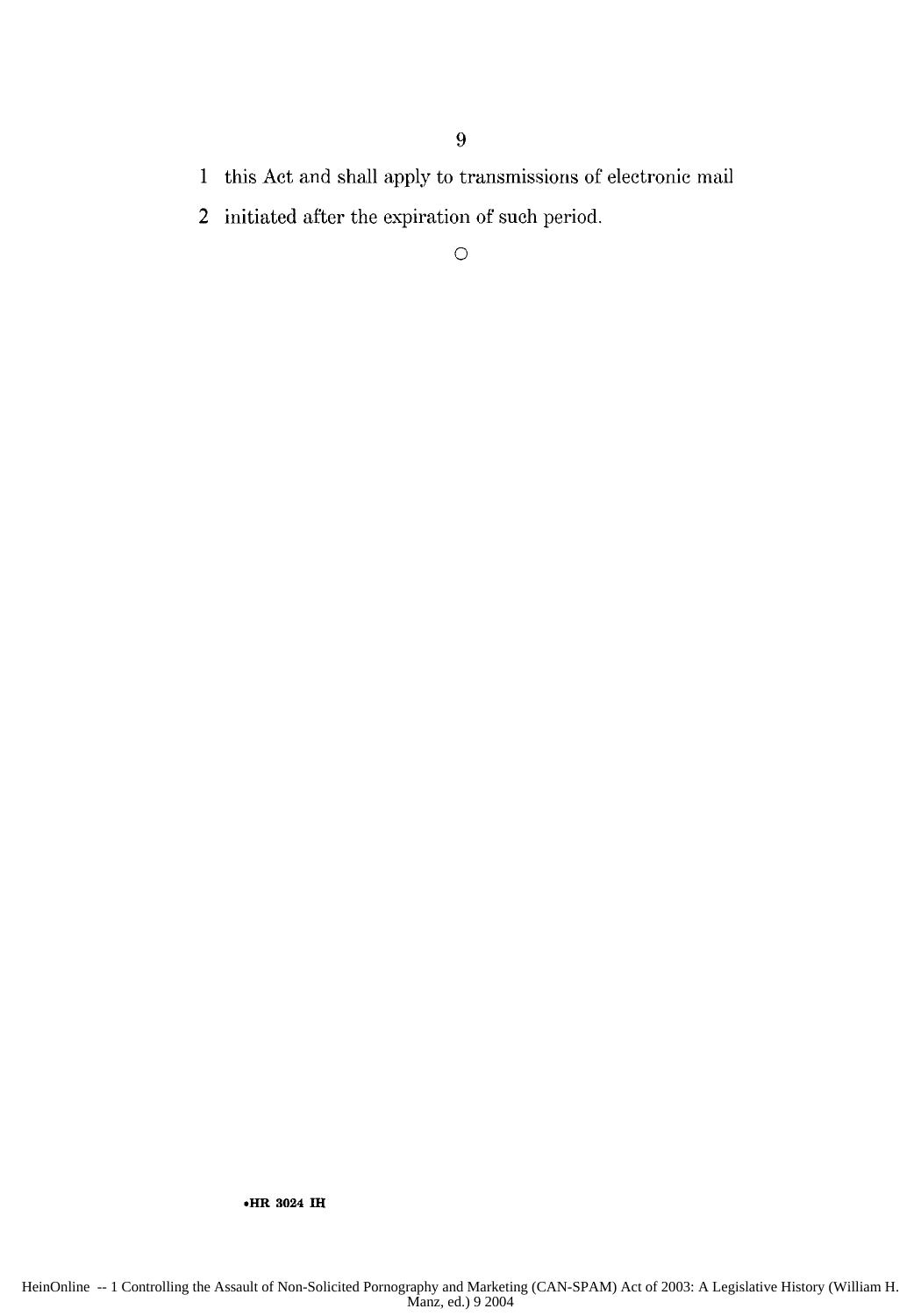HeinOnline -- 1 Controlling the Assault of Non-Solicited Pornography and Marketing (CAN-SPAM) Act of 2003: A Legislative History (William H. Manz, ed.) 10 2004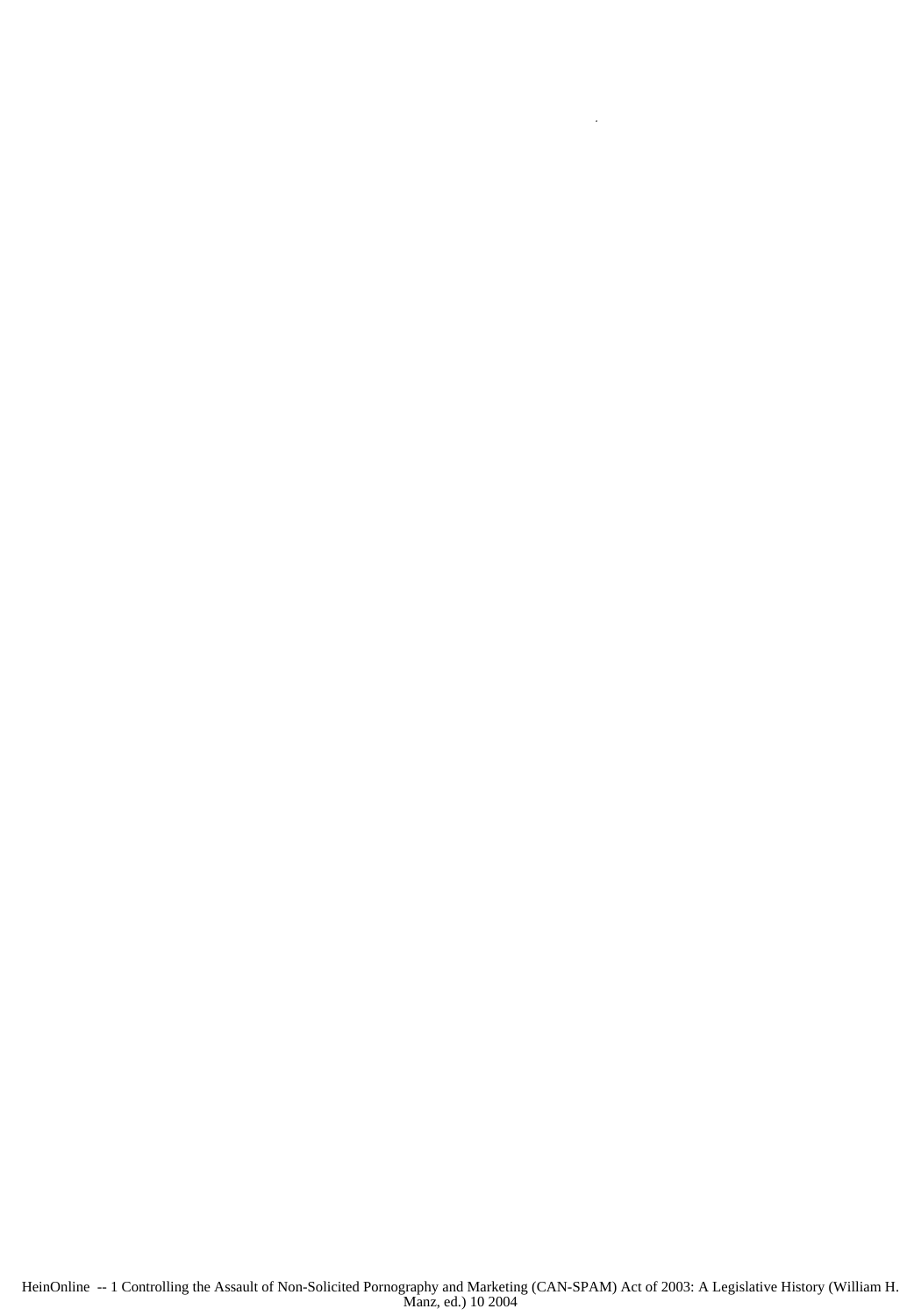# **DOCUMENT NO. 32**